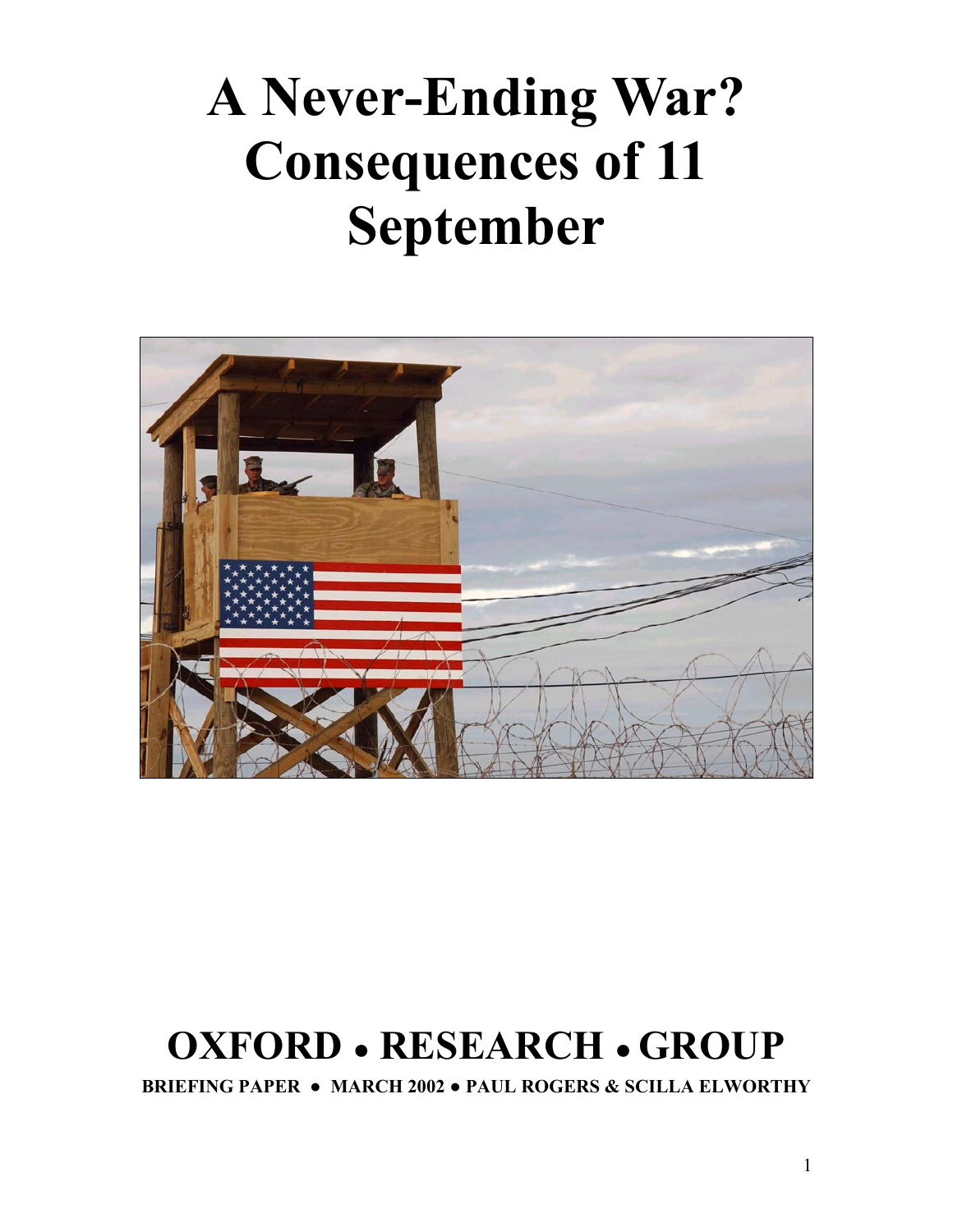## **A Never-Ending War? Consequences of 11 September**

*Paul Rogers and Scilla Elworthy* 

### Executive Summary

The immediate aftermath of 11 September included a profound and widespread sympathy for the people of the United States. Although the twin towers meant more to Americans than to the world as a whole, the sheer human loss, and the vision of the collapse of the towers, reverberated around the world. Since then, domestic support in the United States for what has come to be known as 'the war on terror' has remained high, but across the world there is a developing unease. It has begun to surface as tough US military responses concentrate on capturing or killing perceived terrorists in a series of actions that seems set to escalate and has already killed far more people than died in the atrocities in New York and Washington.

Admiral Gregory Johnson, Commander in Chief Allied Forces, Southern Europe, speaking at a conference in London in February 2002, said he could see no end to the war on terrorism. General Lord Guthrie, former UK Chief of Defence Staff, responded *"That's why it can't be called a war; wars have ceasefires and end."* 

This paper examines the development of US security policy in the first six months after the attacks, and does so in the context of the attitudes and policies of the Bush administration as they developed since taking office in January  $2001$ .<sup>1</sup> It then goes on to look at the effects of the actions in relation to the aim of defeating terrorism and explores the further development of US policy in the context of President Bush's *State of the Union* address, the new defence budget, and the identification of numerous paramilitary organisations across the world as threats to the United States. The differing views becoming clear in Europe and the majority world are then assessed, together with the long-term consequences of US security policy. In conclusion some suggestions are offered to throw light on this policy and propose alternatives.

#### **Contents**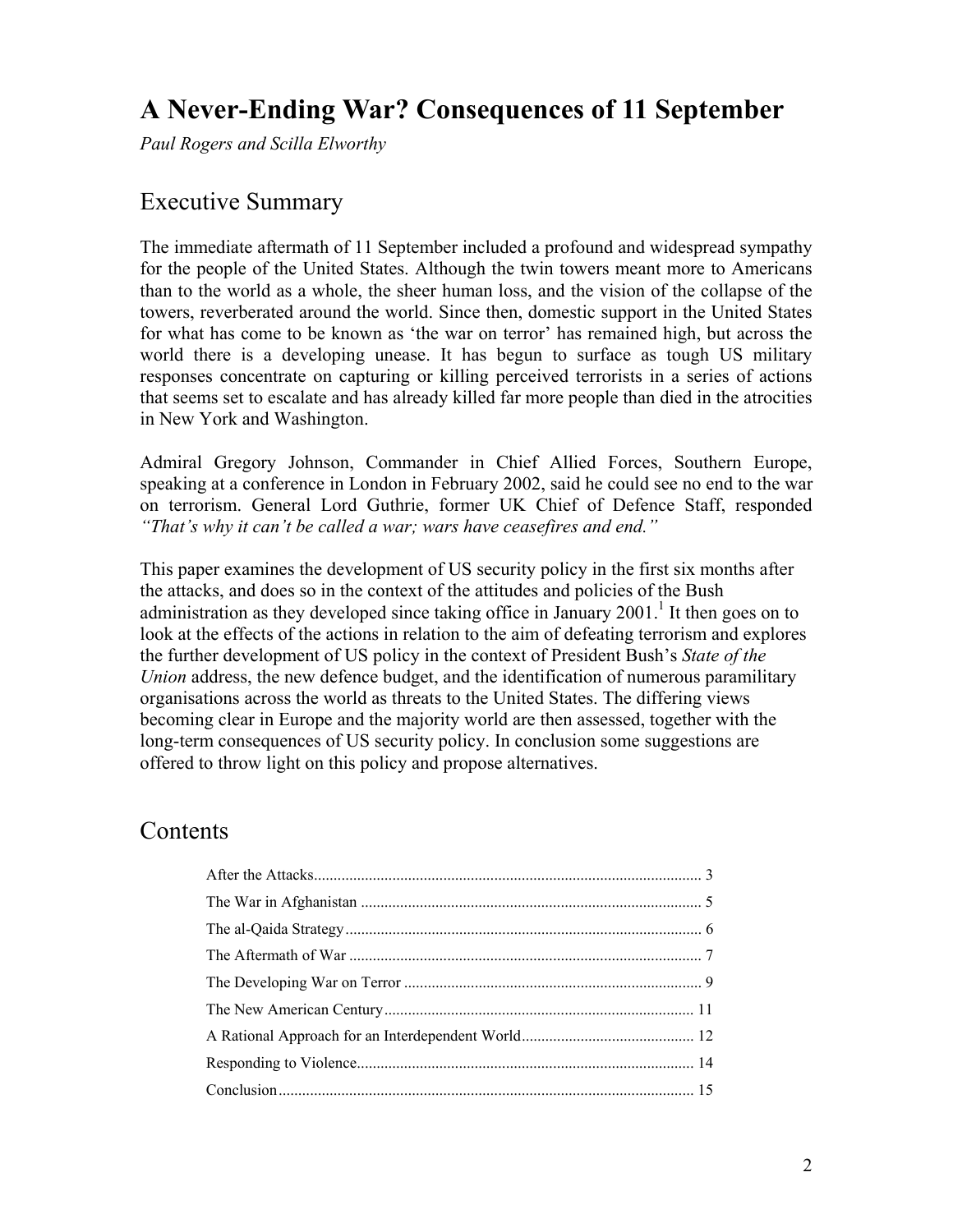## After the Attacks

One early consequence of the attacks was a considerable increase in co-operation between security and intelligence agencies in the west and elsewhere, leading to a worldwide investigation into those responsible for the attacks. Attention focused almost at once on the al-Qaida network and its presumed leader, Osama bin Laden, and it became clear that the attacks had been developed by paramilitaries operating in a number of countries, although most of the immediate organisation had been done in Germany and the United States itself.

From the start, there was little attempt made to understand the motivations for this action, or to see it as part of a longer-term strategy or, indeed, to investigate the political context. While such issues may have been analysed in the deeper recesses of military and security agencies, the more general political process concentrated almost entirely on seeing the perpetrators simply as fundamentalists acting from motives of sheer hatred for the United States and all it stood for.

A number of issues appear to have been ignored. First was the fact that antagonism to the United States from the al-Qaida network and those associated with it had been developing for more than a decade, with a number of substantial attacks on US interests in the Middle East and elsewhere, as well as the original attempt to destroy the World Trade Center in 1993. A further issue was that Osama bin Laden and many of his associates had first become paramilitaries as part of an international response to the Soviet invasion and occupation of Afghanistan in the 1980s, a response that included substantial US aid for such anti-Soviet action during the final stages of the Cold War.

Perhaps most significant was the failure to accept that al-Qaida had developed primarily n the context of the politics of the Gulf region following the war against Iraq in 1991. While there was relatively little support for Iraq following its invasion of Kuwait in 1990 and its military defeat the following year, there developed a growing opposition to the western military presence in several Gulf states and especially Saudi Arabia. This antagonism to the United States, in particular, was in parallel with a belief that the House of Saud could not be considered a legitimate governing authority for Saudi Arabia as it was allowing foreign military forces to 'occupy' the Kingdom of the Two Holy Places. This specifically religious orientation was reinforced by a widespread belief that the United States, in particular, was exerting an unacceptable control over the Gulf states because of its determination to maintain security of oil supplies.

All of these motives go largely undiscussed within the general US political scene, with virtually no public attention paid to the strategic significance of Gulf oil. Given that the oil reserves of the region comprise two-thirds of world total reserves, that the United States is now massively dependent on imported oil, and that there has been a substantial and sustained US military presence in the Gulf, this is odd. It is part of a persistent dissonance between US perceptions of terrorists as people solely concerned with illogical policies of attacking the US, and the motivations of those very groups arising, in part, from its military posture in the region. As Samuel Brittan of the Financial Times puts it: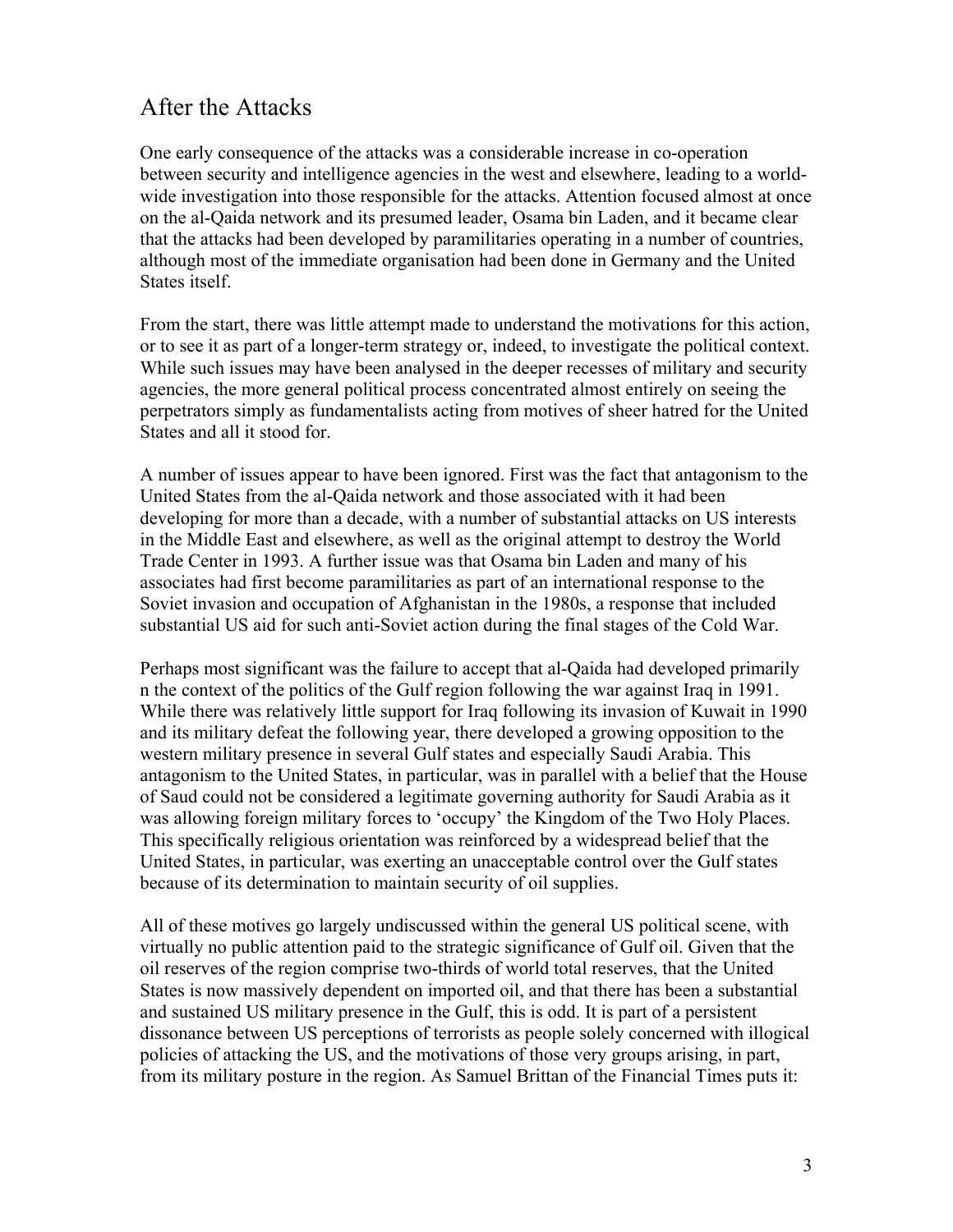"If there is one policy which makes political and economic sense it is for the West to reduce its dependence on Gulf oil in general and Saudi Arabian oil in particular."<sup>2</sup>



## **World Oil Reserves**



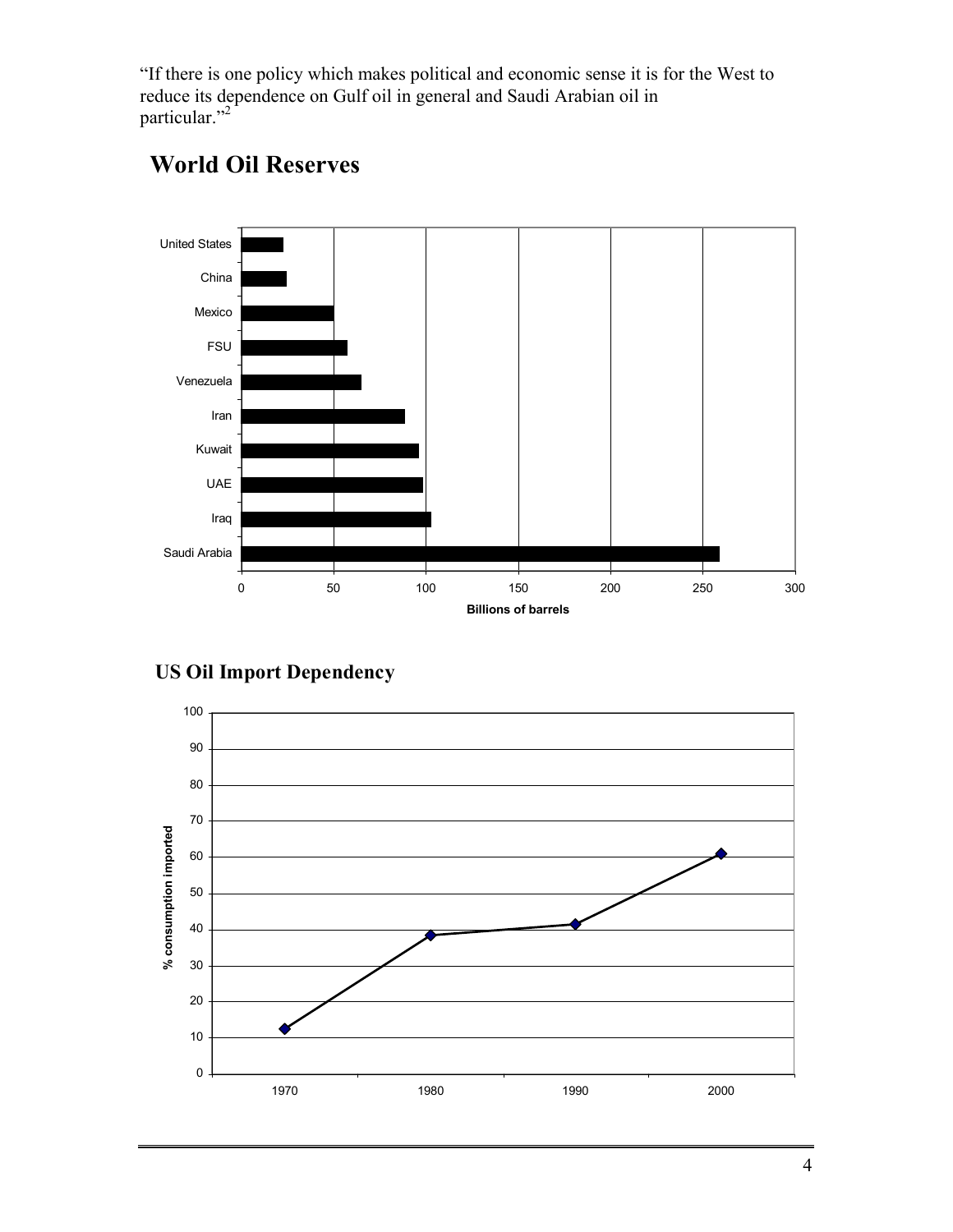## The War in Afghanistan

The al-Qaida network, with its bases and support organisations in Afghanistan, was quickly identified as the organisation responsible for the attacks. There was some surprise that the US did not take immediate military action, perhaps in the form of a more substantial version of the cruise missile raids mounted after the earlier attacks on US embassies in Kenya and Tanzania, but this would have been little more than symbolic. In practice, plans were rapidly drawn up for a more general war in Afghanistan, directed at the al-Qaida network and the Taliban regime that was perceived to be acting as its host.

The Taliban regime was still engaged in fighting a bitter civil war that had developed since it began to gain control of parts of Afghanistan in the mid-1990s. The regime was rigid and brutal in its repression of dissent and control of women's lives, but had been tolerably popular on first taking power in place of warlords and political factions that had reduced Afghanistan to near chaos after the Soviet withdrawal at the end of the 1980s. By the middle of 2001, the Taliban regime controlled much of the country, drawing its support principally from people in the Pashtun areas, but extending well beyond these. Only in the north of the country did other factions, centred primarily on the Northern Alliance, oppose it.

From an original war aim of destroying the al-Qaida network, the United States quickly extended its intentions to the overthrow of the Taliban regime itself, partly in the belief that this would prevent Afghanistan again being used as a base for such a paramilitary organisation. The methods used to execute this plan had three main elements. One was to use special forces for reconnaissance and target selection. The second was to use air power extensively to attack Taliban militia and the third, and most crucial element, was to take sides in the Afghan civil war, aiding anti-Taliban forces with arms and air power to enable them to defeat the Taliban. This appeared to have been accomplished within about three months, but the results were, in many ways, thoroughly misleading.

Among the many ironies of the resulting war was the arming of Northern Alliance forces by Russia and its acquisition of significant influence in Afghanistan for the first time since the end of the Cold War. Much more significant, though, was the reaction of the Taliban militia. In a few cases, there was heavy fighting, especially in the northern part of the country, but the much more common practice was for the Taliban simply to withdraw in the face of heavy air attack supporting Northern Alliance forces.

The withdrawal from Kabul, in particular, was accomplished virtually overnight, with little loss of life, and the eventual loss of the key Taliban city of Kandahar followed the melting away of most of the forces, either into Pakistan or to protected locations in the more mountainous areas or, more commonly, simply back into their own communities. One of the clearest indicators of this was that very few members of the Taliban leadership were either killed or captured.

What was true for the Taliban was even more the case for the al-Qaida network. Very few of the more senior members of the network were captured, and few appear to have been killed. Indeed, there are many indications that much of the leadership was not even in Afghanistan after the war started. An assessment from FBI sources at the end of 2001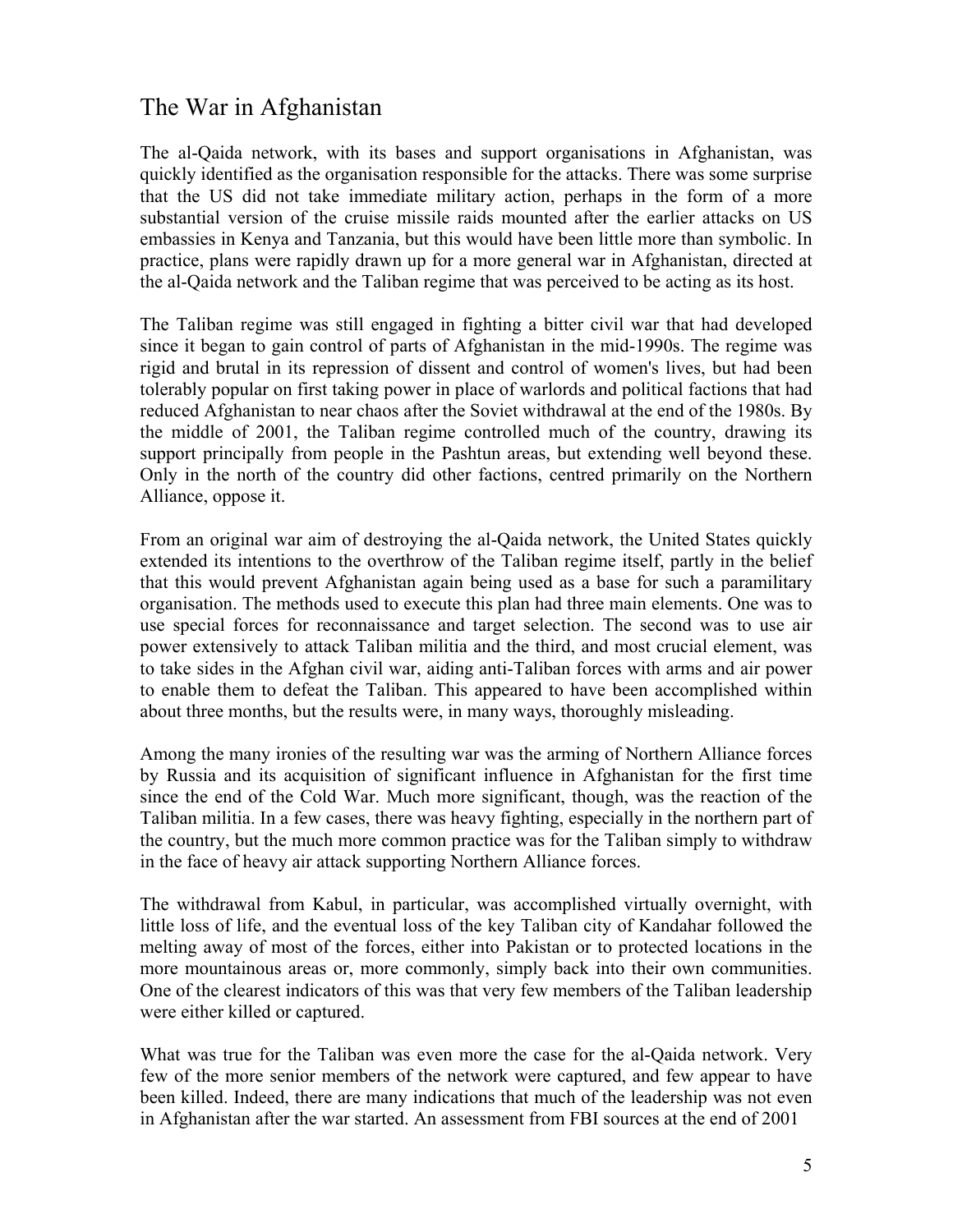indicated that the war in Afghanistan had done no more than limit the capabilities of the al-Qaida network by  $30\%$ <sup>3</sup>. That this was so, has specific implications for future US action against the network, and much more general implications for its overall strategy.

## The al-Qaida Strategy

For the al-Qaida network, the attacks of 11 September formed part of a long-term strategy that had been developing for at least a decade and was envisaged as part of a process that could stretch over many years. It makes sense to see this strategy as a programme for 25 years or more, and one that may be in loose federation with other paramilitary groups. Its principal aims are the eviction of western troops from the Gulf and the replacement of the House of Saud with what would be considered to be a legitimate Islamic regime. The attacks of 11 September form a particular part of this strategy, intended to produce certain results that fit the long-term aim.

The World Trade Center towers represented the core of US economic and business power, and the Pentagon was the centre of its military power. Attacking these extraordinary symbols was a process that had been planned over a long period of time, involving paramilitaries and their supporters in several countries. There would have been several anticipated results, not least the focusing of world attention on the network itself. Further major elements were an expectation that the United States would respond with great force against the perceived perpetrators, that this response would focus initially on Afghanistan and that it would lead to a substantially increased US military presence in the Middle East and South West Asia.

Such an increased presence would, in due course, incite further anti-American sentiments and support for the network and its allied groups, but an immediate war in Afghanistan would involve heavy use of force and the possible defeat of anti-American forces in the country. It follows that the network dispersed its forces either before or immediately after 11 September, with many of them moving to nearby countries including Pakistan, parts of Russia and Georgia.

There were a number of occasions during the war when anti-Taliban forces engaged al-Qaida paramilitaries, and this may have happened because the network's leadership had not expected such a close association between the United States and the Northern Alliance. In general, though, the al-Qaida network lost a number of bases, much logistical support and some of its members killed or captured, but a very large part of it, and most of its leadership, survived the war and retain a capacity for further action as part of their long-term aims.

Moreover, anticipated effects of the 11 September attack have certainly been fulfilled. The United States has greatly increased its forces in the region, and has developed a remarkable network of new military bases across Central Asia.

These include substantial numbers of troops in Uzbekistan, Tajikistan and Kyrgystan as well as in Afghanistan itself, and some initial deployments in Georgia. Moreover, in a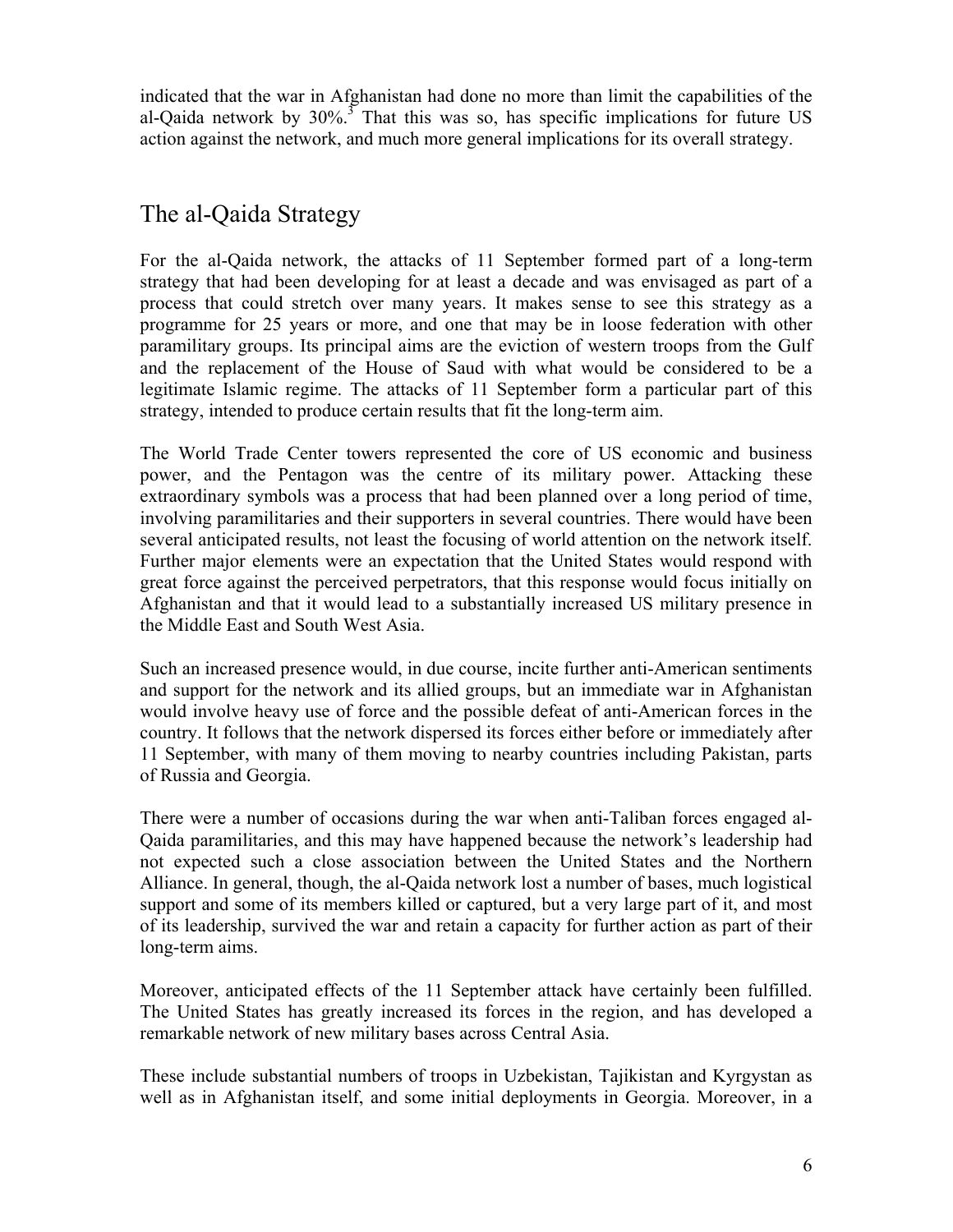development that must be hugely welcomed by the al-Qaida network, the United States has developed a much stronger support for the Sharon government in Israel, where its

policies against the Palestinians in the occupied territories are inciting greater opposition in the region to the State of Israel and to the United States.

In short, the war in Afghanistan has so far damaged but certainly not destroyed the al-Qaida network, while ensuring that its longer-term aims are, on balance, aided rather than limited by wider regional developments. In Afghanistan, too, the war has had unexpected effects, suggesting that it will be very difficult for the country to develop in conditions of peace and stability.

## The Aftermath of War

The decision of the United States to adopt a war strategy involving heavy bombing in support of anti-Taliban forces has had a number of effects. One of the most important has been the extent of the civilian casualties, with at least 1000 and possibly as many as 4000 people killed directly, as well as many thousands of people dying as a result of disease, hunger, exposure and other effects that are consequent on the disruption caused by the war.

US forces have used precision-guided munitions on many occasions, but have also employed area bombing and the specific use of area-impact munitions such as cluster bombs. On a number of occasions, area bombing was used against perceived Taliban militia clusters, but these rarely formed distinct front lines and were often interspersed with farms, hamlets and villages. There were also a number of instances of mis-targeting, and these continued after the overthrow of the Taliban regime as US forces sought out dispersed Taliban and al-Qaida units.

A second aspect of the war has been the flooding of the country with weapons, primarily as the United States armed anti-Taliban forces, often by means of supplies from Russia. This has resulted in heavily armed groups operating in many parts of the country, with a level of banditry, looting and armed robbery that has not been seen since before the Taliban came to power. A further issue is that the destruction of the Taliban regime has resulted in a more general problem of disorder and a return to the warlordism that plagued the country in the early 1990s. Moreover, as warlord factions exercise control in different parts of Afghanistan, they will seek resources to maintain their control, with a strong probability that one source of finance will be increased production of opium.

While the Taliban regime was brutal and repressive, it imposed a rigid form of order that was lost when it fell, but more importantly, has not been replaced by a more acceptable order. The interim administration has been welcomed in Kabul and a few other cities, but has little remit in most of the country. Furthermore, the International Security Assistance Force has a very limited and short-term remit, operating almost entirely in Kabul and the immediate area. Repeated requests from UN officials, and the interim government, for external aid to increase this commitment have not been answered. The United States, in particular, is unwilling to engage in this type of operation and is still much more concerned with conducting further offensive military operations.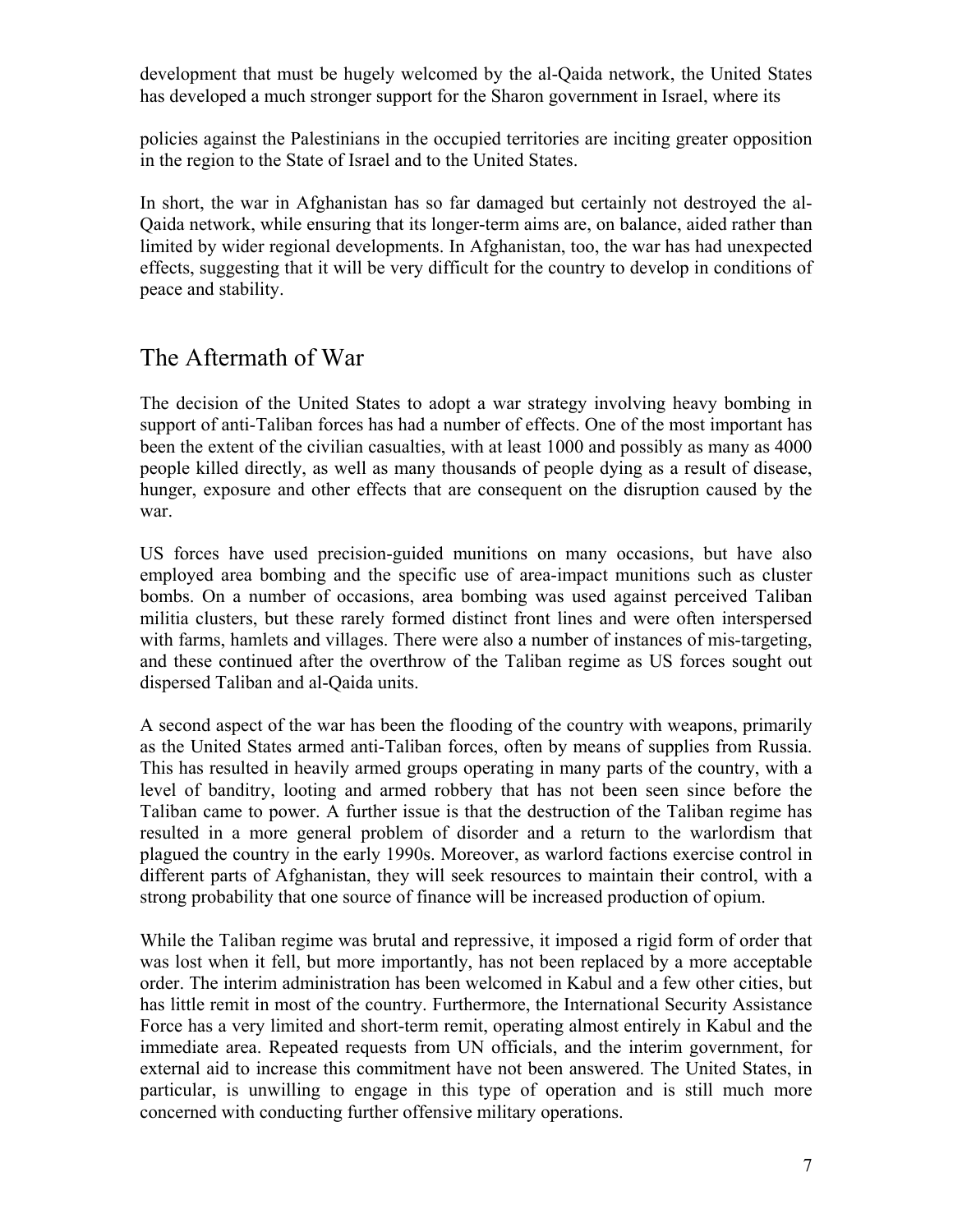

Map of US Bases in Central Asia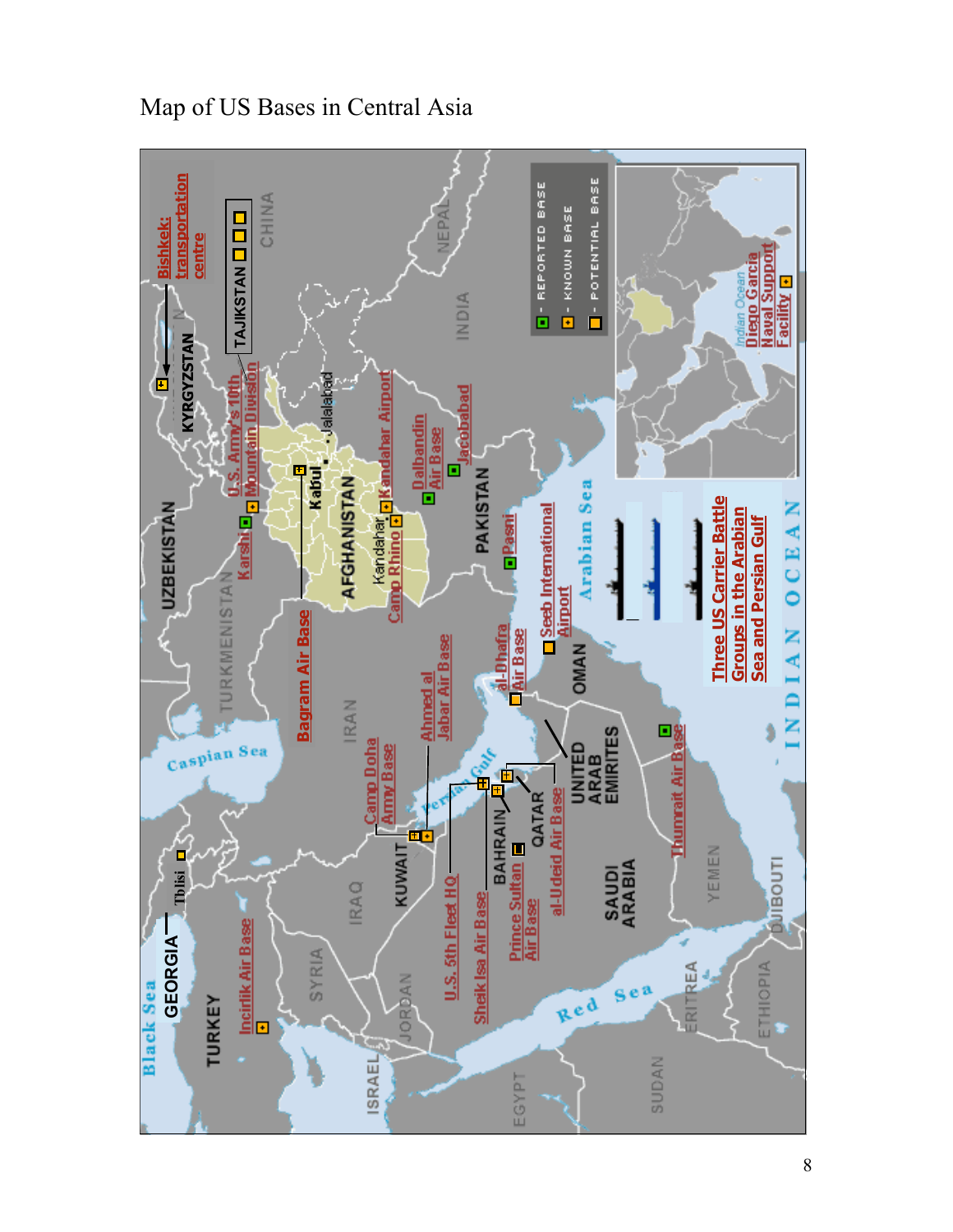## The Developing War on Terror

A critical analysis of the five-month war in Afghanistan suggests that the Taliban regime has been deposed, the al-Qaida network has been dispersed, and US bases have become established across Central Asia. At the same time, Taliban forces have the capability to re-group, there have been considerable civilian casualties in Afghanistan, the country is highly unstable and disorderly and the al-Qaida network is substantially capable of further action. In addition, US support for the Sharon government in Israel is producing a widespread anti-American mood that goes well beyond the specific opposition of those people previously supporting al-Qaida.

Furthermore, the original attacks in New York and Washington resulted in wide-ranging economic effects in the United States and many other countries, as well as the appalling human costs of the attacks themselves. It is perhaps in part due to the recognition of the severity of the attacks that a more general war on terror has developed that goes well beyond the war in Afghanistan itself. The broad outlines of this 'war' are becoming clear and they have three components – a substantially expanded defence budget, the declaration of numerous paramilitary groups as enemies of the United States, and the identification of a number of regimes that are unacceptable to the United States and have been categorised as an 'axis of evil'.

Shortly after 11 September, requests to increase the 2002 defence budget were agreed, and there will be a further substantial increase in 2003, resulting in a planned budget for that year of \$379 billion (\$64 billion higher than two years earlier, a figure close to twice that of Britain's entire defence budget). The new budget includes substantial spending on unmanned combat aerial vehicles (UCAVs) the pilot-less aircraft that can carry missiles and have already been used in Afghanistan; four Trident ballistic missile submarines will have their nuclear missiles removed so that each can be re-fitted with up to 150 conventionally-armed Tomahawk cruise missiles; and there will be a substantial increase in funding to counter attacks involving biological weapons. Specific aspects of the budget give an indication of the developing defence posture. One example is funding to aid the Colombian government's establishment of a helicopter-borne 'Critical Infrastructure Brigade' to protect a 480-mile oil pipeline owned by Los Angeles-based Occidental Petroleum.

The list of paramilitary groups considered to be enemies of the United States has expanded rapidly, and now includes Islamic Jihad, the Popular Front for the Liberation of Palestine, and Hamas. According to CIA Director George J. Tenet, *"if these groups feel that US actions are threatening their existence, they may begin targeting Americans*  directly".<sup>4</sup> In other cases, too, the link to anti-American paramilitary action is tenuous at best. He continues, *"the Revolutionary Armed Forces of Colombia (FARC) poses a serious threat to US interests in Latin America because it associates us with the government it is fighting against".*<sup>5</sup>

In recent months, the United States has substantially increased its support for the government of the Philippines in its counter-insurgency operations against Islamic paramilitaries; Nepal has requested an increase in aid for its fight against Maoist rebels; and there are indications of possible action against al-Qaida supporters in Yemen and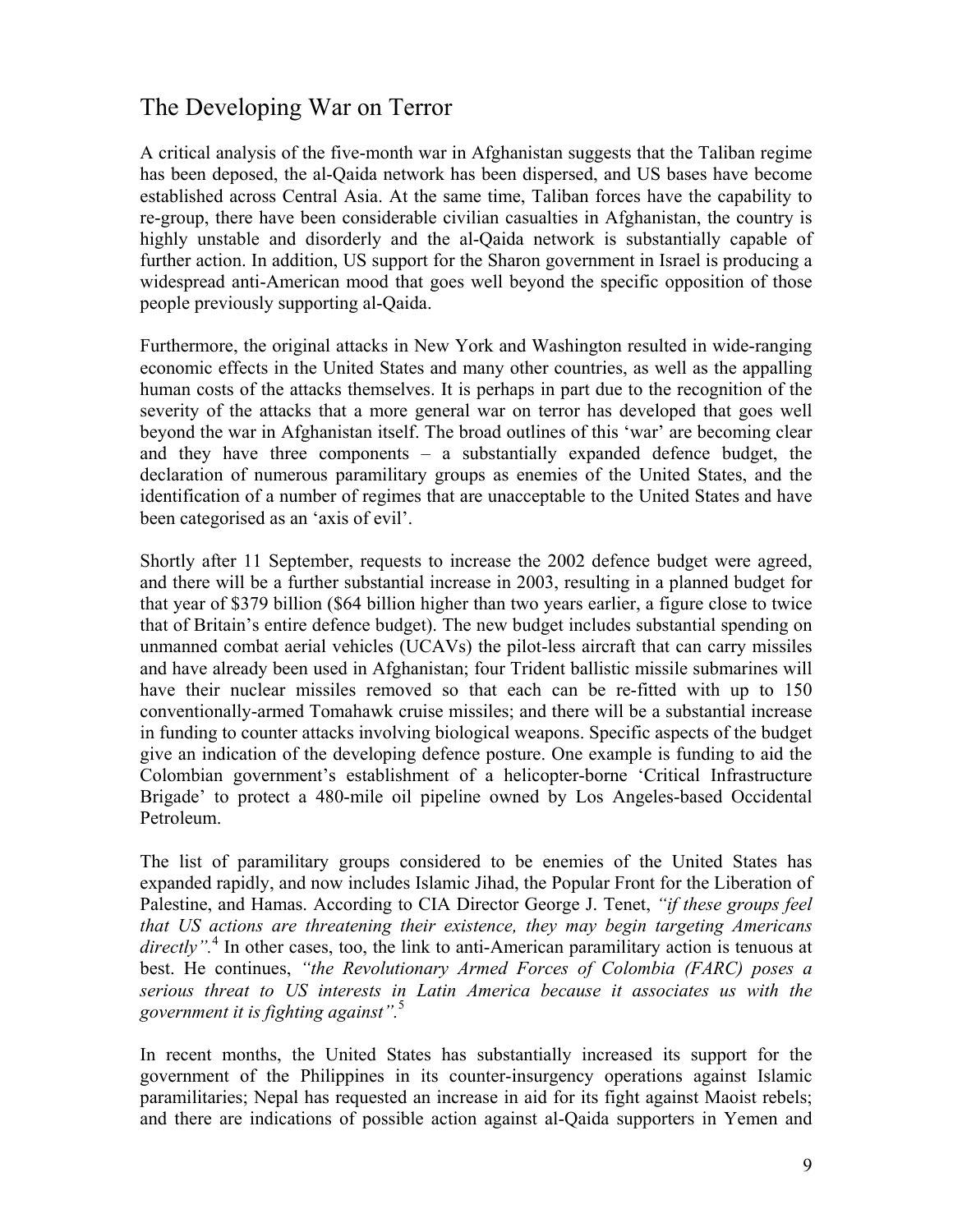Georgia. In direct response to 11 September, a Presidential Directive was made that military courts be enabled to try those suspected of paramilitary activities, that these courts could meet in secret, would not need to involve juries and could give sentences up to and including the death penalty. In a further development, a number of restrictions concerning CIA rules of operation dating back to the Carter era were removed, and in January 2002, a CIA UCAV was used in an assassination attempt against a presumed al-Qaida leader in Afghanistan.

The President's authorisation may have made more likely the assassinations of a number of human rights and ethnic leaders not connected in any way with al-Qaida but who did represent bothersome problems for US interests. These include West Papuan independence leader Theys Eluay who was assassinated by Indonesian Army units after he was kidnapped on 11 November 2001. The assassins were members of KOPASSUS, a special operations unit trained by US Special Forces and CIA personnel, and involved in massacres in East Timor during the Indonesian occupation of that country. Eluay was opposed to the activities of Freeport McMoran, a Lousiana-based mining company that has exploited West Papua's natural resources and is accused by local activists of supporting local Indonesian army officers.<sup>6</sup>

In the 2002 *State of the Union* address to Congress, President Bush extended the 'war on terror' by identifying a state-level threat in the form of states that are considered opposed to US interests and are developing weapons of mass destruction. Citing Iraq, Iran and North Korea as an 'axis of evil', he indicated that US policy would be to prevent, by force if necessary, the ability of these states to deploy such weapons. In the weeks following his address, there were strong indications from senior officers in the administration that military action was being planned against Iraq.

Such action to destroy the Saddam Hussein regime is thus an aspect of the 'war on terror', but it brings considerable dangers for escalation. In the 1991 war, Iraq was faced with military defeat by powerful coalition forces, following its invasion of Kuwait the previous year. Recognising this, the regime developed its prime aim as being regime survival, and this would be the aim in a further confrontation. In 1991, for example, most of the elite Iraqi forces, including six of the eight republican guard divisions and all of the Special republican Guard forces were kept away from the war zone. Among other things, this helped ensure that post war Kurdish and Shi'ite rebellions could be suppressed with force.

More significantly in the current context, the regime weaponised its rudimentary chemical and biological capabilities and was in a position to launch missiles and aircraft armed with anthrax, botulinum toxin and other agents if the regime had been faced with destruction. The broad details of this were known to U.S intelligence at the time and it is possible that this contributed to the decision not to pursue the regime's forces to Baghdad. It should be recognised that such a circumstance would certainly prevail once more if the regime was clearly threatened with destruction as part of the Bush administration's 'war on terror'.

Thus, an attack on Iraq aimed at terminating the Saddam Hussein regime should be expected to lead to the use of any weapons of mass destruction that the regime might be able to muster. The potential for escalation should such use cause substantial casualties to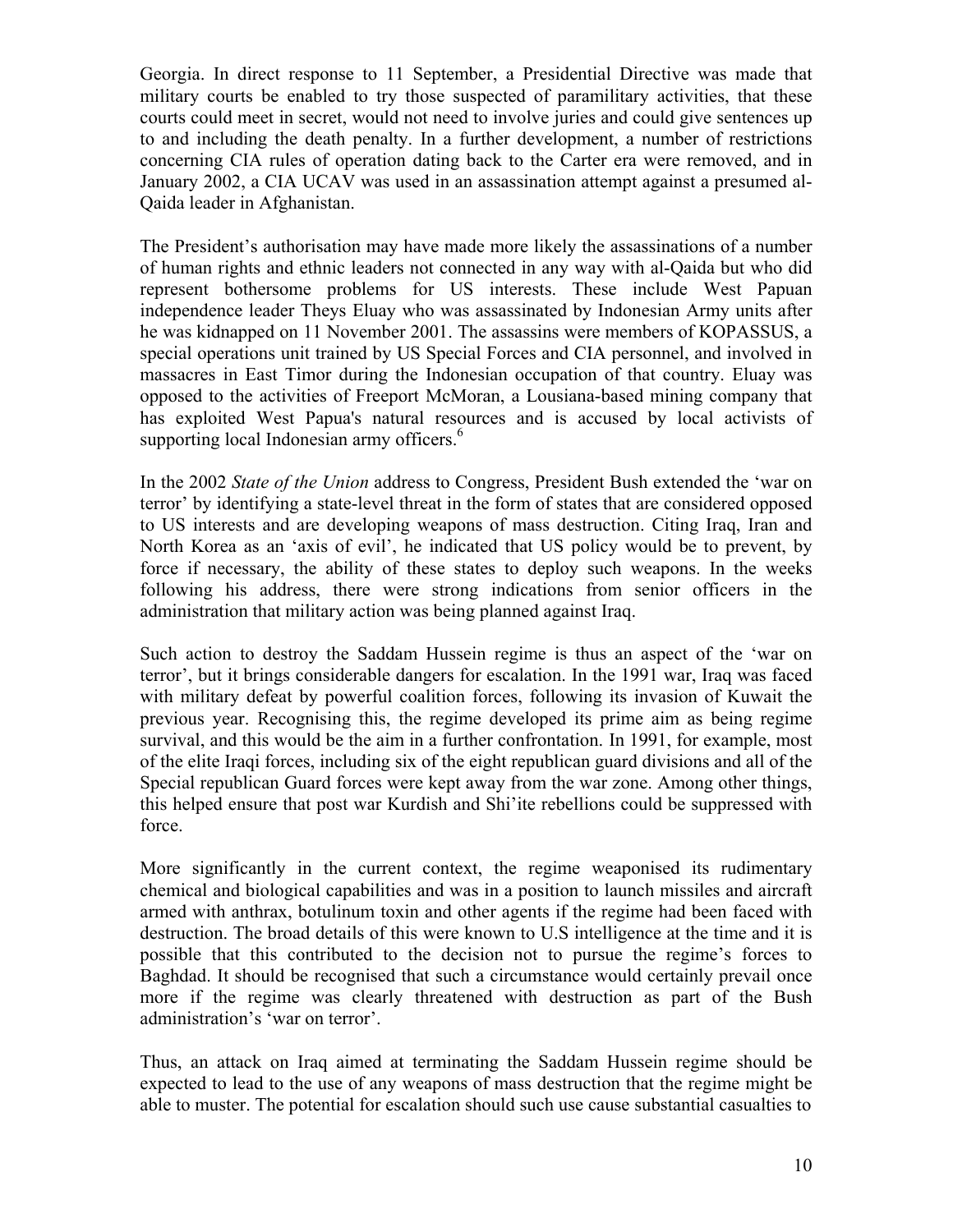US forces, or civilians in Gulf states or Israel is considerable, and is one reason for counselling extreme caution in such a military action.

## The New American Century

The wide-ranging military developments that have followed the 11 September attacks indicate a period of sustained military activity against those considered to present a threat to the United States or its interests, whether they be paramilitary organisations or states, or even individuals. In part, this stems from the sheer impact of the attacks in New York and Washington, but it also relates to the much wider security paradigm that has been consolidated under the Bush administration.

This has included a marked tendency towards unilateralism and an avoidance of multilateral co-operation except when it is clearly in US interests. Examples of the former are legion and include opposition to the Comprehensive Test Ban Treaty, the strengthening of the Biological and Toxin Weapons Convention, proposals for an international criminal court and for negotiations to prevent the weaponisation of space. The United States is withdrawing from the Anti-Ballistic Missile Treaty, it has ended participation in the Kyoto climate change discussions and has been critical of the land mine treaty and of UN proposals on controlling light arms transfers.

Much of this relates to a much deeper conviction, particularly strong on the Republican Right, that the United States has an historic mission to provide world leadership towards a globalised free market in which its own security interests are best served by ensuring that the US economic model is replicated across the world. Under such circumstances, the 21st century would rightfully be the New American Century, and the attacks of 11 September represented an appalling and hugely dangerous challenge to such a worldview. In that sense, there was a perception of losing control, and an urgent need to regain control, a process best achieved by targeting those groups perceived to be violently antagonistic to US interests.<sup>7</sup>

The more the 'war on terror' develops, so the unease and tensions come to the fore in terms of the relationship between the United States and western Europe. From a European perspective, the unilateralist leanings of the Bush administration caused concern well before 11 September. To different extents, western European states were far more disposed to multilateral approaches to arms control and climate change and they were concerned at the lack of progress between Israel and Palestine and the US withdrawal from engagement with North Korea. There was even a certain recognition that free market globalisation might not be successful in delivering a reasonably equitable level of economic development across the world. After 11 September, there was huge sympathy for the United States but this has developed into more and more substantial concern as the 'war on terror' has developed, especially with the prospect of military action against Iraq.

There is also considerable anxiety in NATO. When article 5 was invoked after 11 September NATO became a *de facto* global alliance, but the US did not use NATO in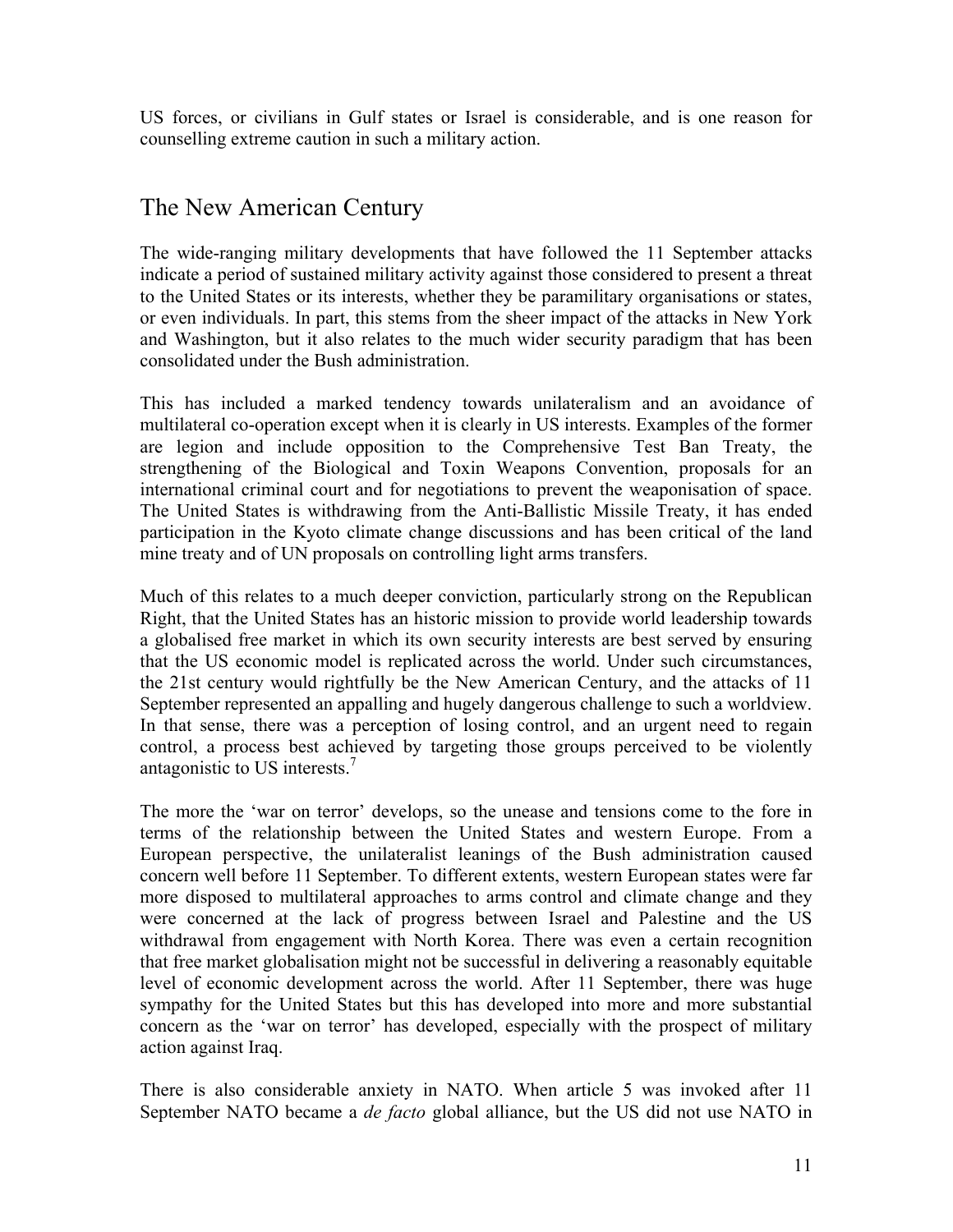Afghanistan.<sup>8</sup> There are doubts whether the US will ever want to use NATO to fight a shooting war, because of problems of inadequacy, lack of inter-operability of equipment and the problems of maintaining a coalition. Furthermore, there is the view that NATO cannot be used for anti-terror work because *"no-one with good intelligence will want to*  share it with 20 countries".<sup>9</sup> General Klaus Naumann, the former Chair of NATO's Military Committee, is deeply worried over the widening gap between the US and Europe. Military means, in his view, are not the only answer to terrorism. *"We must have a strategy which addresses root causes, addresses disparities, and invite the US to join in this."*10

European members of NATO are being asked to increase defence budgets in line with the US increases, the emphasis being on 'capability, capability and capability'. Europeans have tended to be as interested in enemy intentions as enemy capability, and some point out that the US, at the most powerful moment in its history with the largest and most sophisticated capability in the world, was utterly vulnerable.

Moving beyond Europe, the 'majority world' view of the South is quite different. Here, the war is more commonly seen alongside Northern dominance of the international financial institutions such as the IMF, the World Bank and the WTO, as well as attitudes to climate change and the tardy and thoroughly limited progress on debt relief.

Increasing numbers in the South perceive the evolving situation as no less than modern imperialism, using the full panoply of mechanisms to bend the will and shape the global order to suit the preferences and needs of the major advanced industrial nations. Growing resentment in the South at the sense of powerlessness in the face of Northern arrogance and impunity breeds frustration, which hardly provides fertile ground for development or peace or building the international community. Now, the fear of speaking up in defence of one's own interests has been further exacerbated by the new dictum, 'you are either with us or against us'. $^{11}$ 

What is so striking is the near total difference in views. On the one hand is the United States, still deeply affected by the attacks of 11 September and with an administration that had already adopted a pro-active security outlook. It is determined to maintain control, and to counter any perceived trans-national threat to its security by whatever means that are necessary, and with or without the support of friendly states. On the other hand is a majority world view that still sympathises with the tragedies of 11 September but sees the United States as in the vanguard of sustaining an unjust international order in which socio-economic divisions are steadily widening.

## A Rational Approach for an Interdependent World

A stark feature of the confrontation between the Sharon government and the Palestinians in the occupied territories has been the cycle of violence that has developed, with every increasing effort at control by the Israeli armed forces resulting in a further radicalisation of Palestinians and the recruiting of further paramilitaries and suicide bombers. There is little or no realisation within the Sharon administration that its security policies are proving to be deeply counter-productive.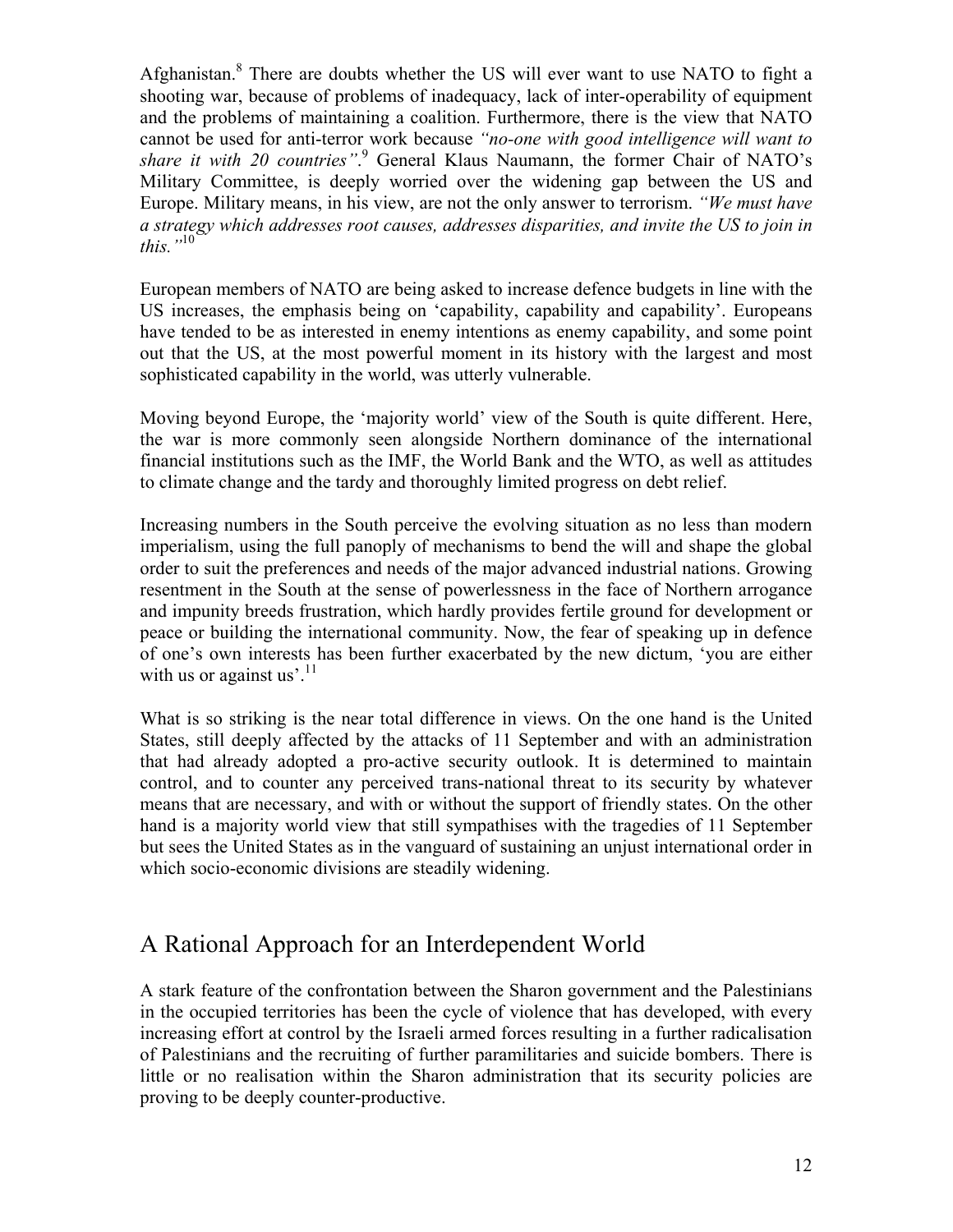If we accept the analysis that one motive for the 11 September attacks was to incite a strong US military response, and that the al-Qaida network and its allies expect ultimately to benefit from such a response, then there is a strong reason to expect that the 'war on terror' itself could prove as counter-productive as current Israeli security policies. But the issue is actually much wider than that, and relates to our response to 11 September when we in the western world experienced a fear that the previous sense of prosperity and wellbeing was threatened.

This fragility at the heart of our economic system is directly related to the fact that we have become an interdependent world. Whether we like it or not, the system is woven into a powerful trans-national net of our own making. We have become dependent to a remarkable degree on the actions of people across the world – not only people who are part of growth economies, or states exporting resources we need, but poor and marginalised people too.

South Africa is an illuminating microcosm of this: despite all its economic and military strength, the apartheid state had to change, because without the full participation and consent of all who lived in it, the society was doomed to explode and disintegrate. As South African economist Francis Wilson puts it:

*This point is well understood within the context of the nation state but it is an understanding that seldom extends beyond the national boundary in the thinking, let alone planning, of even the most ardent democrats. It is the fault line in the politics of our time*. 12

In other words, all the peoples of the world are now, as it were, the peoples of one country. The dawning of this realisation, beyond the cliché, brings with it some troublesome implications. The first is that we in the West can no longer treat the rest of the world badly, without a boomerang effect. It is a mistake to suppose that a government can promote and participate in a global economy, and at the same time act exclusively in its own interest by unilaterally abandoning international treaties and standing apart from international collaborative negotiations to address global issues. Still less can it expect to re-make the world community in its own particular image. This is the course being followed by the current US administration, in the belief that the extent of its military superiority over any and all other nations is sufficient to deter or protect against repercussions. This belief is dated, since the era of 'might is right' is over. Another era has begun, demonstrated tragically on 11 September, where military might has already proved unable to protect the people of the United States.

In the  $21<sup>st</sup>$  century the state can no longer be seen as the final community, because national boundaries have been forever weakened by information technology, by multinationals, by environmental challenges and by global religions and other identities. We have been pushed whether we like it or not to a point where humankind hangs together as a whole or not at all. Now, in a way, all war is civil war. The issue therefore is not how to fight war but how to move from war to law as a way of governing humanity's affairs. Power alone is not enough. The lessons of South Africa, Russia and Serbia have shown that a nation however powerful will fall without the consent of the governed. Therefore at a global level now we have to find ways of building participation, rather than projecting power.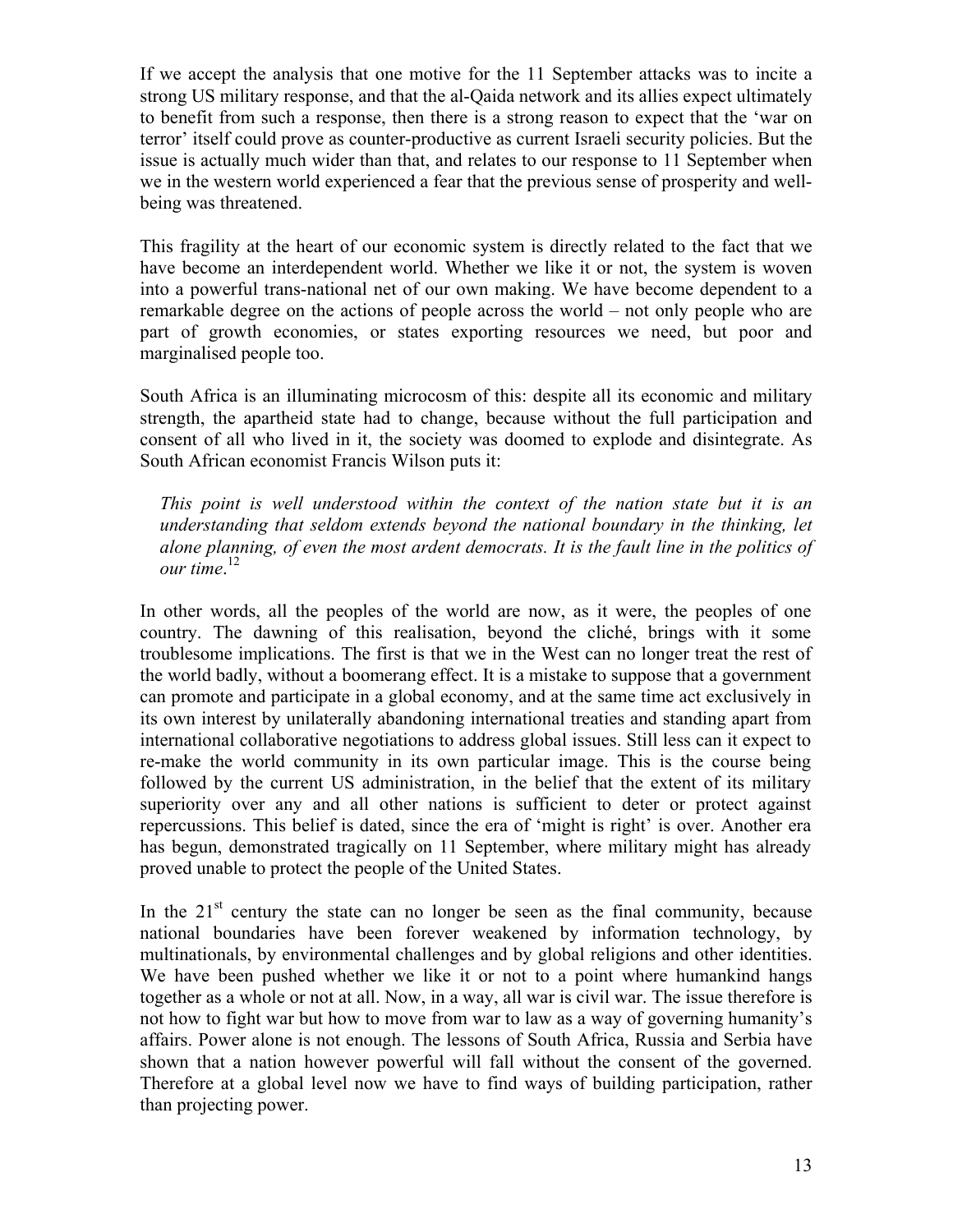Secondly, there are implications for our export policies. We have developed complex legislation to decide which military technology may be exported to whom, when the reality is that the weapons we export end up being used against us. The CIA trains one set of violent men in terror tactics and provides them with arms, only to find themselves fighting against these same men later: it happened in Kosovo, it happened in Macedonia, it happened in Afghanistan.

Third, there are implications for our ethical outlook. We can not any longer afford the double standards which said it was acceptable for 'us' (the permanent members of the UN Security Council) to have nuclear weapons, but not for 'them' (for example, India and Pakistan). Nor can we continue to condone and subsidise arms exports, while condemning the uses to which they are put. $^{13}$ 

## Responding to Violence

Overall, there are profound implications for our concepts of defence and security. Whatever the best efforts of the military, the intelligence agencies and others, security for any country can no longer depend on military forces. Indeed, responding to violence with more violence will more likely set in process a cycle of violence – in a sense it is the very currency terrorism understands.

The British and many of the paramilitaries in Northern Ireland slowly learned through decades of violence that it escalates the problem and does not solve it. Internment, detention without trial and vigorous counterinsurgency measures proved to be excellent recruiting agents for the paramilitaries. In a similar way, a world-wide 'war on terror', attacking any paramilitary groups that are seen as a potential threat will be deeply counterproductive, leading to endless conflict. It will further exacerbate the fracture lines that are becoming clear in the world community as the divide between the wealthy and the marginalised grows wider. These fracture lines become evident in insurgencies and anti-elite actions across the world, whether in Mexico, Nepal, the Middle East or South East Asia, and our response, all too often, is to maintain or regain control, addressing the symptoms and not the causes.

This is not to say that the 11 September attacks came from a desperate underclass of marginalised people across the globe, driven to violence by an utter frustration at the possibilities of peaceful change; yet there are lessons to learn that are most certainly relevant to the wider global context. One, inevitably, is that the atrocities demonstrated all too clearly the manner in which an unquestionably powerful state has been shown to be vulnerable to paramilitary attack. Another is that al-Qaida has drawn much of its strength from the increasingly bitter opposition to a foreign military presence in the Gulf region, support for an unacceptable regime in Saudi Arabia and for a notably hard-line government in Israel. Finally, al-Qaida and similar networks draw particular support from the 'demographic bulge' of young people growing up in the Middle East and South West Asia who see themselves as marginalised and with diminishing prospects.

So far, the response to 11 September has resulted in the ousting of one regime in a single impoverished country and some damage to the network directly responsible for the attacks. The factors that lend support to that network and its associated groups have not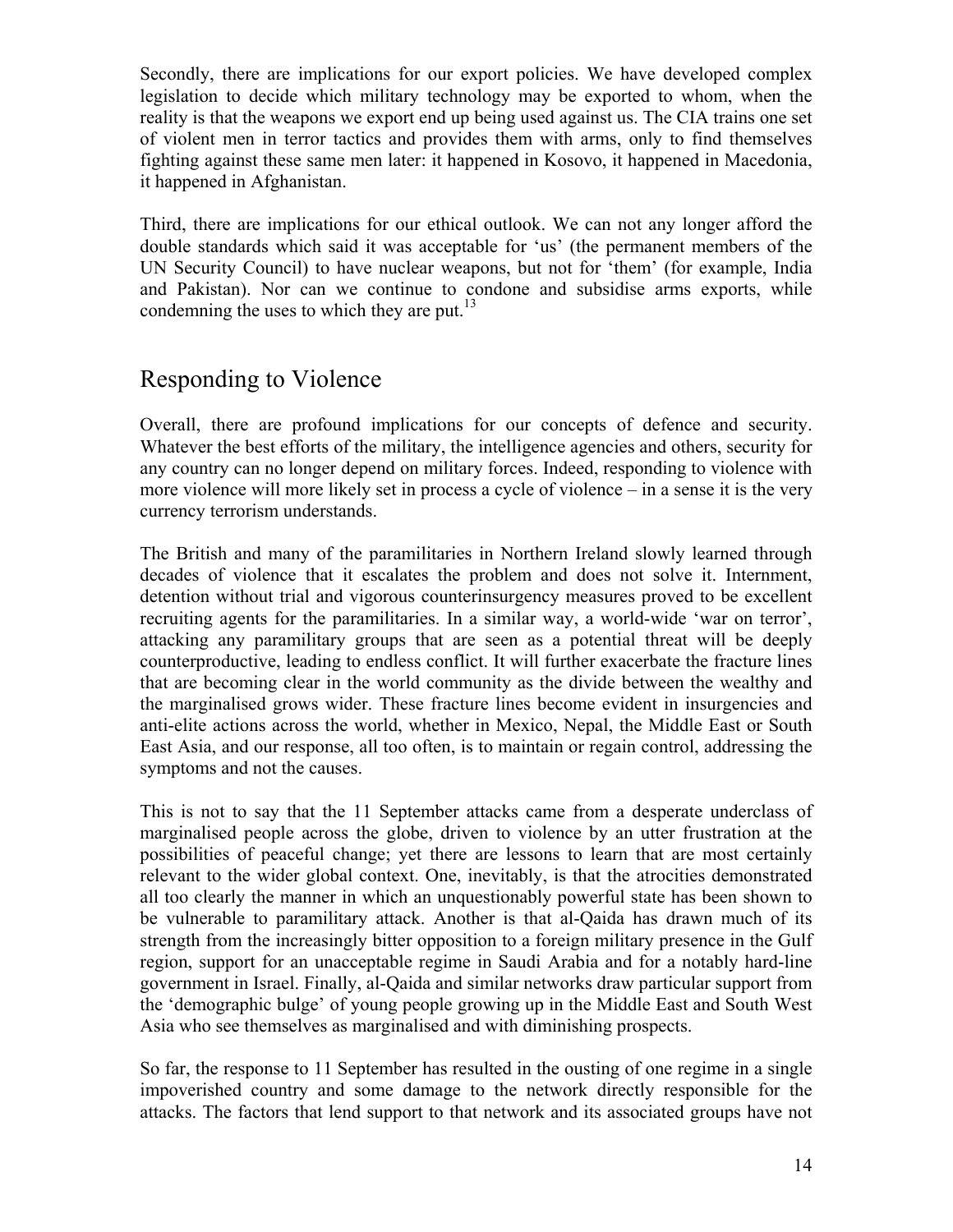been addressed, and military action may now extend to Iraq, a decade of aggressive containment having cemented the Saddam Hussein regime in power while leading to sustained hardship for most Iraqis. Such military action has massive in-built dangers, not least from the risk of an escalation to weapons of mass destruction. Moreover, it will be viewed across the region as a further proof of an anti-Arab and anti-Islamic policy from the United States, further stimulating an anti-American mood and providing more support for the paramilitaries.

In Afghanistan, too, although the Taliban have been driven from power, the deeper problems of the country have not been addressed by bombing, and far too little aid is offered for post-conflict peace-building. One of the first priorities is to provide external help to ensure a return to order, while seeking to cut off the supply of weapons and stimulate economic development, providing paramilitaries and guerrilla fighters with viable alternatives.

Communities where war has been endemic for decades have to go through a pro-active programme of healing; left unaddressed the cycle of violence will simply go round again. Community leaders need to be selected and trained for mediation, in order to start the pain-staking process of building trust between communities. The empowerment of Afghan women is a priority; one of the reasons for the stagnation and violence of the Taliban regime was the denial to women of education, rights and a voice. Existing women's organisations require resources to expand and duplicate their training facilities, workshops and courses, and counselling will be essential for women abused and raped by the Taliban and other factions.

## Conclusion

As in Afghanistan, so across much of the world, if further rebellions and paramilitary and terrorist organisations are to be countered, then responding with violence will do no more than make the situation worse. Unless core issues of marginalisation and disempowerment are addressed, the end result will be an increased support for such groups, and an expanded cycle of violence.

For the future, then, what is a reasonable prognosis? Although it might seem a rather crude device to present just two choices, simplification may be helpful here. One possibility is that 11 September reinforces all of the core elements of the security paradigm, and that the major effort is concentrated on maintaining control of an unstable and evidently violent world. Defence budgets will rise, counter-insurgency and antiterrorism action will come centre stage, bases will be maintained in 'regions of potential threat' and long-range force projection will be enhanced. There will be little deference to international law or multilateral agreements, and root causes of violence will be largely ignored.

Given the international trends towards greater divisions, and the increasing frustrations of a marginalised majority, this will most probably lead to the development of more radical and extreme social movements, leading to further events, possibly much more devastating than the massacres of 11 September. These, in turn, are likely to lead to a redoubling of efforts to maintain control, a never-ending war indeed.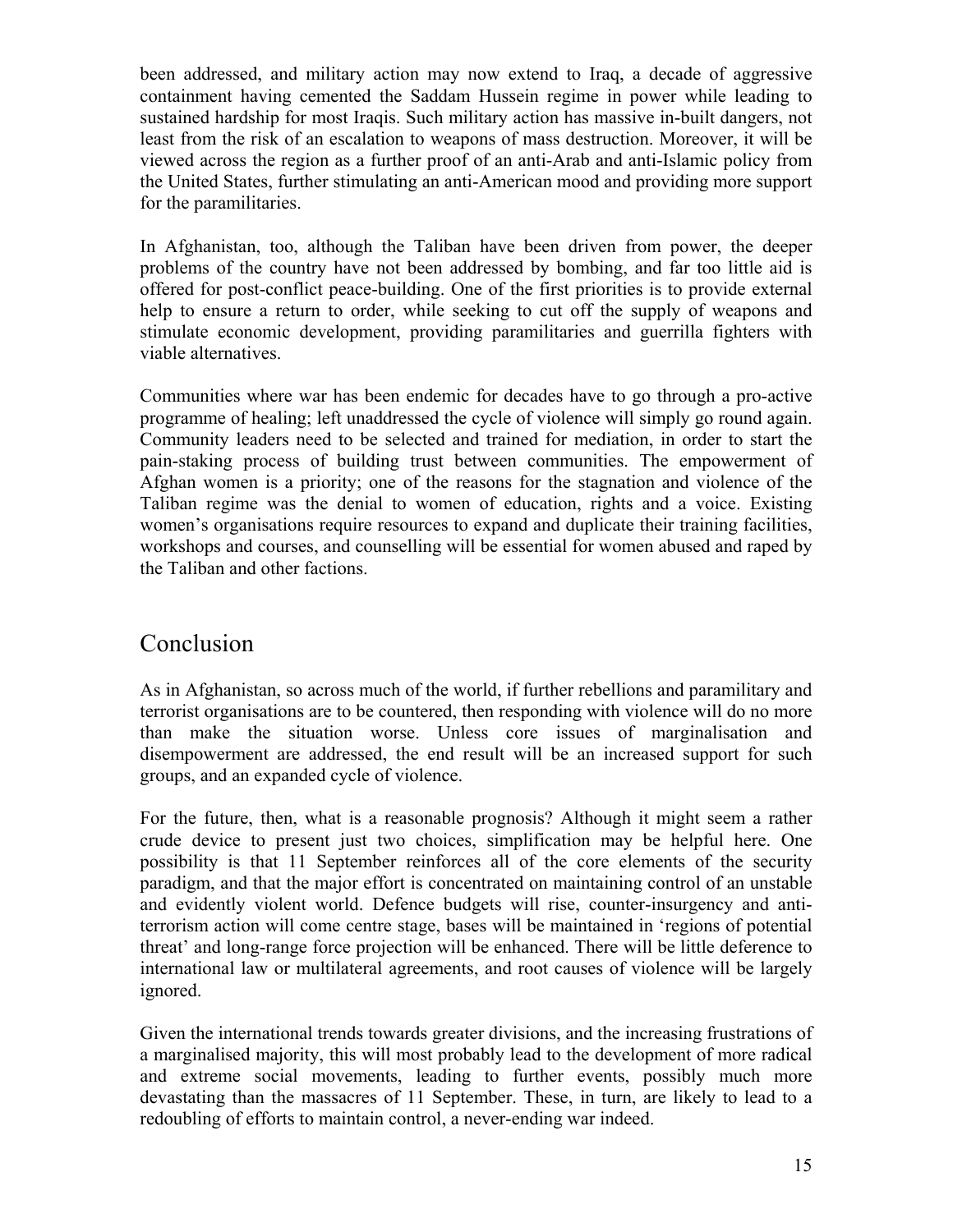Such a state of conflict would be especially costly to the United States, as it would experience the greatest future risk of paramilitary action, including future mass casualty attacks against its own citizens. This makes it important that those with the genuine interests of the United States at heart should recognise the need to embrace new thinking and move beyond the current security paradigm.

The other possibility is that the trauma of 11 September encourages individuals, citizen groups, intellectuals and indeed political leaders to recognise the long term security significance of what happened and to re-double efforts to move to a more equitable and stable world. This should not be dismissed as idealism; there are indeed many signs of this happening. One of the more hopeful features since 11 September, understandably much more common outside of the United States, has been a concern to address root causes of political violence as well as concentrating on controlling its symptoms.

What is clear is that there are profound differences in perception. There are those in the United States and elsewhere who regard it as essential to maintain control – not just as a result of the terrible experience of 11 September but because of a wider perception of the need to respond militarily to an unstable and volatile world. There are others, some in Europe and many more in the majority world, who see such efforts as deeply flawed and almost certain to increase the levels of conflict and violence. Whether these latter voices can make themselves heard will largely determine whether we enter a period of continuous conflict or are able to respond with more creative paths to stability, justice and peace.

In the final analysis, it is a matter of choice, and the next decade is likely to prove pivotal in determining the degree of international instability that could prevail for much of the new century. The early effects of 11 September suggest a hardening of the old paradigm, but there is every chance that it may become possible to further analyse and demonstrate the futility of that approach. The responsibility for those in a position to do so, whether activists, academics, politicians, officials or many others, is considerable.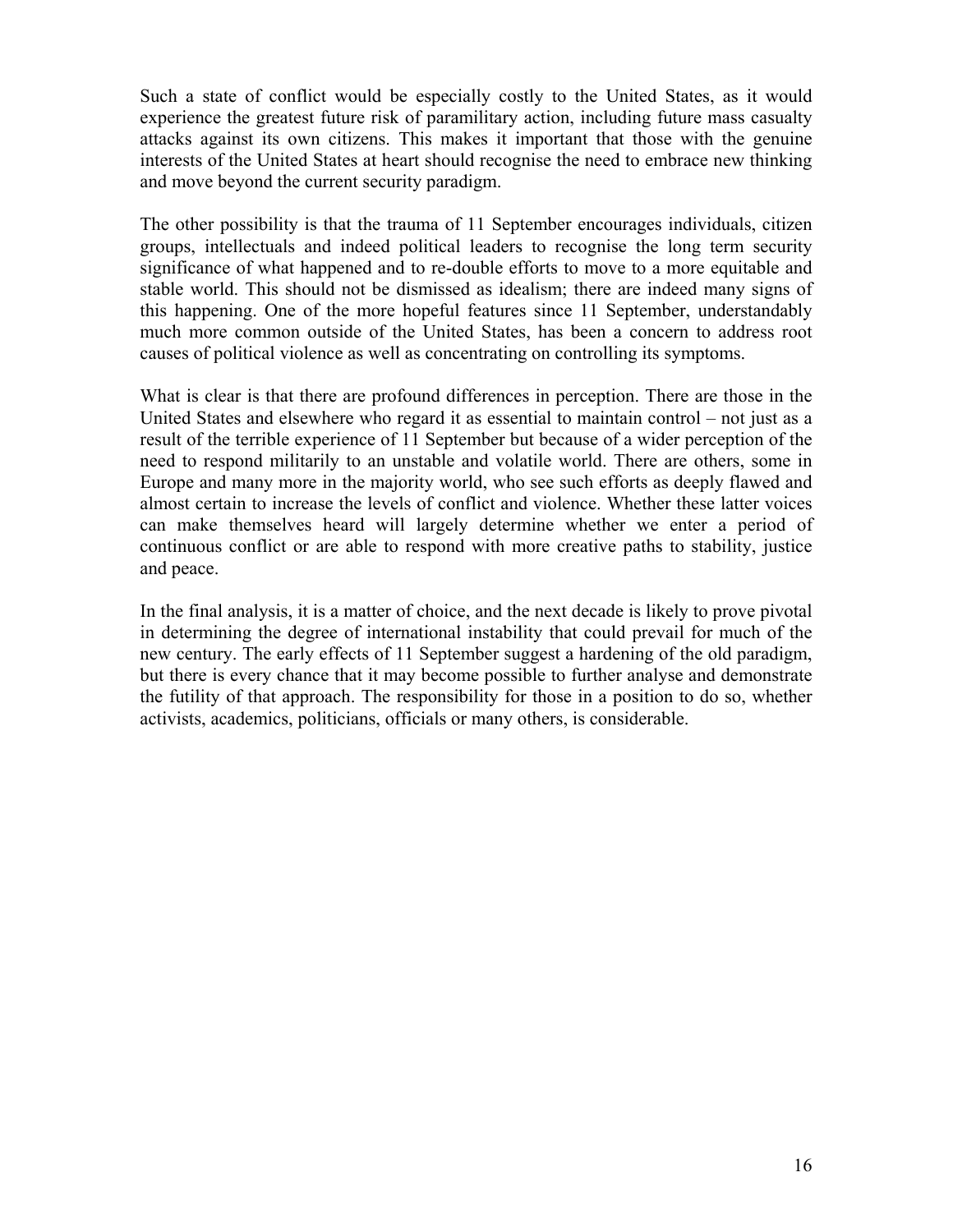## End Notes

- 1. This is not discussed in detail in this paper. For a more detailed consideration see a previous paper in this series: Paul Rogers and Scilla Elworthy, *The United States, Europe and the Majority World after 11 September* (Oxford Research Group Briefing Paper, October 2001, Oxford).
- 2. *'My enemy's enemy is not always my friend',* Hakluyt, New Year 2002.
- 3. Walter Pincus, 'Al Qaeda to survive bin Laden, Panel told', *Washington Post*, 19 December 2001.
- 4. George J. Tenet, 'Worldwide Threat: Converging Dangers in a Post 9/11 World.' *Testimony of the Director of Central Intelligence before the Senate Select Committee on Intelligence,* 6 February, 2002.
- 5. Ibid.
- 6. Other recent examples include: is the assassination on Jan 22, 2002 by Indonesian army troops of Abdullah Syafii, military commander of the Free Aceh Movement, which demands independence for Aceh, a region in northwest Sumatra. It has been in opposition to Exxon Mobil, which has extensive drilling and refining operations in the territory. In Nigeria, on 23 December 2001 Chief Bola Ige, the Minister of Justice and Attorney General was murdered in his home by unknown gunmen. Ige was a political leader supporting southern Nigerian groups opposed to the activities of oil companies in the region. (Wayne Masden, 31 January 2002)
- 7. The publications of a significant interest group, *The Project on the New American Century*, are relevant here <http://www.geocities.com/newamericancentury/>. For a more general analysis of the western security paradigm, see: Paul Rogers, *Losing Control: Global Security in the 21st Century* (Pluto Press, 2nd edition, June 2002).
- 8. Article 5 states that an attack on one member of NATO is an attack on all.
- 9. Air Marshal Sir Timothy Garden at Royal Institute for International Affairs annual conference; 'Europe and America A New Strategic Partnership', 18<sup>th</sup> February 2002.
- 10. General Klaus Naumann, former Chair, NATO Military Committee at Royal Institute for International Affairs annual conference; 'Europe and America A New Strategic Partnership', 18<sup>th</sup> February 2002.
- 11. 'Autumn 2001: A Watershed in North-South Relations?', *South Letter,* Volumes 3 and 4, 2001, The South Centre, Geneva.
- 12. *New South African Outlook,* November 2001.

13. Paul Ingram and Ian Davis, *The Subsidy Trap: British Government Financial Support for Arms Exports* (Oxford Research Group/Saferworld, 2001) identifies subsidies to UK arms exports of £420 million per annum, or £4,600 per job.